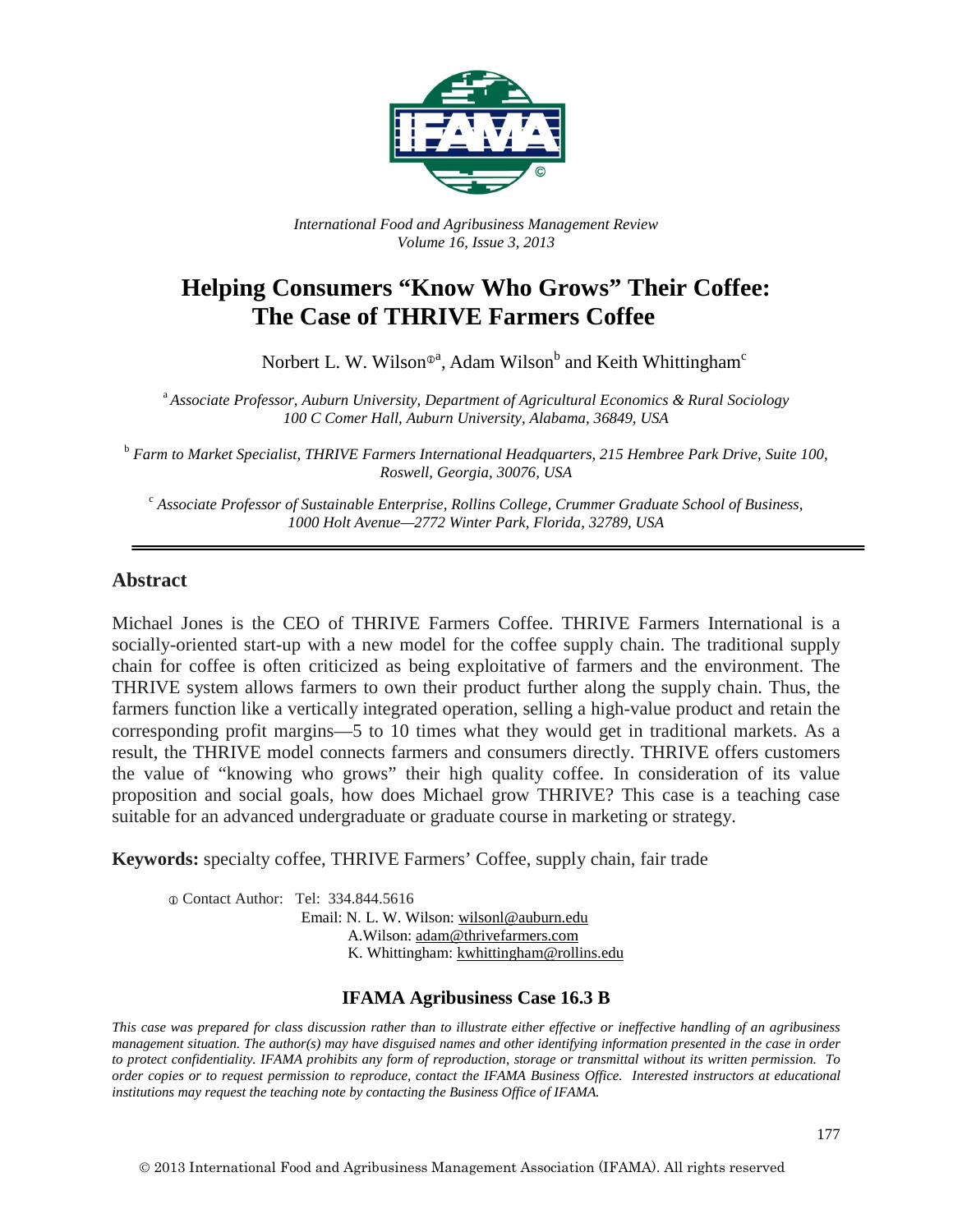## **Introduction**

The familiar sound of an incoming Skype call disturbs the cool, quiet January morning in suburban Atlanta, Georgia, causing Michael Jones, sitting at his office desk, to turn from his documents to his computer. Michael, chairman and CEO of THRIVE Farmers International, answers the call. After pleasantries are exchanged, Michael awaits the first question from his interviewers, a team of academics seeking to understand THRIVE Farmers Coffee and the THRIVE model.

As one of the company's co-founders, with Alejandro (Alé) Garcia and Kenneth (Ken) Lander (see Exhibit 1), Michael knows the THRIVE story well. This 43 year old, serial entrepreneur has started and led other firms, so, he is not new to the start-up world; however, coffee is a new area of work for him. Michael's father-in-law introduced him to the world of coffee production and the challenge of coffee producers. Michael says that he wants to contribute to economic development of people in developing countries. Understanding the challenge of coffee farmers, he saw a way to use his passion for economic development, his entrepreneurial prowess and past experience with start-ups to help develop a new model to sell coffee. THRIVE Farmers International is a startup that is drawing attention from the media and the coffee world because of the creative destruction—the Schumpeterian idea that a new business model destroys and replaces the old, traditional model—of the THRIVE model, and its potential to rewrite the economics of coffee.

With cool confidence, Michael explains the model. He takes great care to contrast the THRIVE model to the global value chain of fair trade coffees, but never negatively. The THRIVE model tries to get as much money into the pockets of the farmers as possible, all the while providing the farmers market-based incentives to improve the quality and sustainability of the product. Michael often argues that money in the pockets of the THRIVE farmers is money in the community: Money in the community means that kids go to school, nutritious food is on the plate, communities grow and develop—they thrive. Market incentives mean that farmers can make appropriate improvements in the product that they provide. Higher quality product means more money back to the farmer and the development of entrepreneurs who are not dependent on charity. Social entrepreneurship—businesses that generate social value as well as profits—at its best, as suggested by Ken Lander, Michael's business partner, is businesses helping communities help themselves rebuild appropriate social and economic structures so that the communities can contribute to the vitality of their people.

As the conversation proceeds, Michael's responses slow. The recitation of the goals of THRIVE causes him to reflect on the strategy of the company. Incorporated in the social goals of THRIVE is connecting consumers to producers. The THRIVE model is predicated on the idea that consumers "know who grows" their coffee. This connection and the high quality of the coffee are part of the value proposition of THRIVE and support the price premium for the coffees. In consideration of its value proposition and social goals, how does Michael grow THRIVE?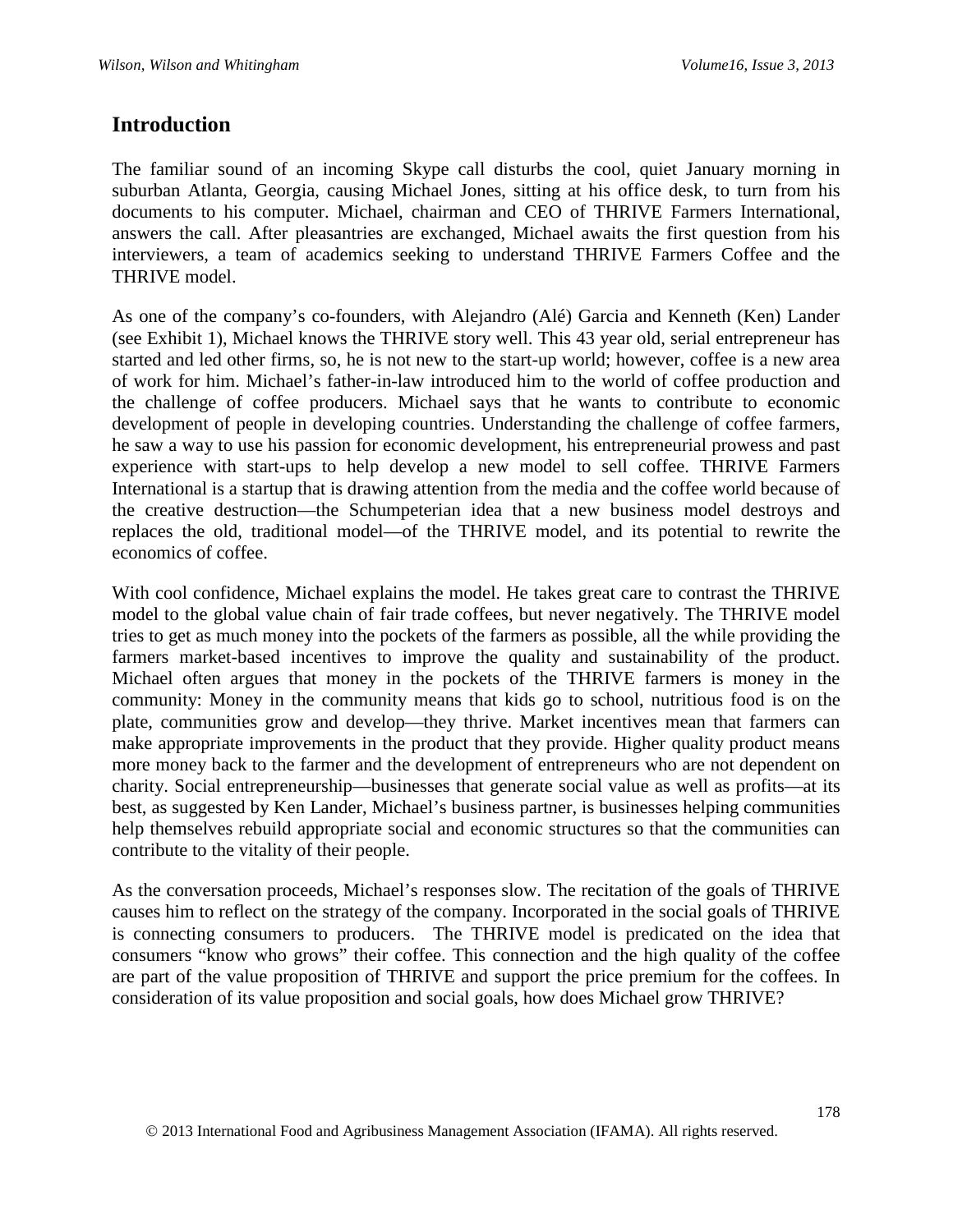## **The Beginnings of THRIVE Farmers**

The THRIVE Farmers story began in 2010 with Ken Lander and Alé Garcia, two small-holder coffee farmers in San Rafael, Costa Rica. Ken is from Atlanta, Georgia U.S., formerly-retired and is currently a coffee farmer after financial losses in the U.S. real estate market. Alé is a fifthgeneration coffee farmer, working his way through the process of vertical-integration. After each founded their own coffee shops and roasteries in the tourist-heavy area of nearby Monteverde, Costa Rica, Alé and Ken realized the community of coffee farmers in San Rafael could do better collectively than they could do on their own. Calling themselves the San Rafael Sustainable Coffee Initiative (SRSCI), 13 farmers in the community came together under Ken and Alé's leadership and established a new channel in which to sell their crop directly to the end-user rather than simply selling their cherries into the traditional markets. The idea was simple—each farmer would consign coffee to SRSCI, Alé would mill it, Ken would roast it, either of the two coffee shops would sell the product, and the farmers would split the resulting revenues. But simple as it sounds, this structure represented a radical departure from the traditional coffee supply chain.

The new structure developed by the SRSCI caught the eye of Atlanta-based entrepreneur Michael Jones, who had been searching for ways to help his father-in-law, a coffee farmer in Jamaica, earn more revenue through a higher price for his coffee. Discussions began between Michael, Ken and Alé to implement a similar program in Jamaica. But Michael, ever the entrepreneur, soon realized that the SRSCI model could work on a much bigger scale and could add value to many more farmers than they initially realized. Michael immediately got to work raising capital and putting systems in place to bring coffee from Central America to the United States, and Ken and Alé got to work networking with other farmers in Costa Rica, Guatemala and Honduras who were interested in selling their coffee in this new way.

By late 2011, the San Rafael Sustainable Coffee Initiative had become THRIVE Farmers Coffee. Instead of being restricted to one farming community and two cafés in Costa Rica, by the second year, THRIVE had expanded to over 400 farmers supplying tens of thousands of North American consumers via retail chains, coffeehouses, churches, and roasters throughout the United States. Despite the increased scale, the structure is relatively the same as the SRSCI. Small farmers join THRIVE as partners and own the inventory until a customer (whether roaster, retailer or consumer) pays for it, and the farmer shares in the majority of the revenue generated from the sale. This vertical integration allows the farmer to retain between 5 and 10 times higher profit margins than they would have obtained from selling into traditional markets.

## **Enhancing the Farmer's Position in the Supply Chain**

The traditional coffee supply chain is comprised of seven principal nodes: the farmer, the mill, the exporter, the importer, the roaster, the retailer and the consumer (see Exhibit 2). This is, of course, only a basic structure and does not capture the potential complexities added by brokers between any two nodes or by varying levels of vertical integration. When small farmers participate in this market, they typically sell their cherries to a local association or cooperative that pays them based on current international commodity market (C-market) prices.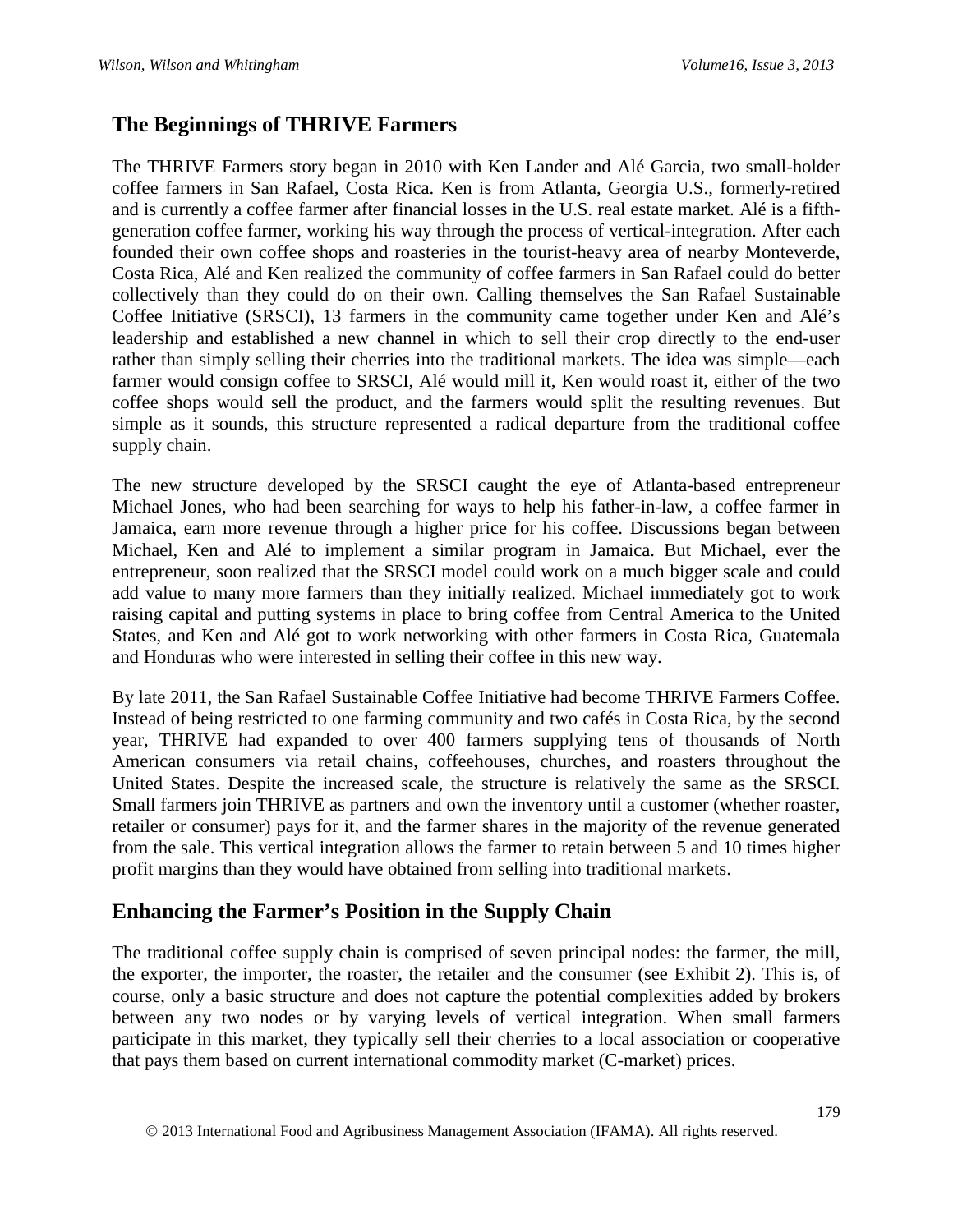The traditional supply chain for coffee is often criticized as being exploitative of farmers and the environment, and accusations of low prices from market concentration are not uncommon. But even if all the players in the traditional market act ethically, a fundamental problem that prevents coffee farmers from obtaining sustainable revenues remains: most farmers sell unprocessed cherries, which are of inherently low economic value. In 2012, C-market prices had been below \$2 per pound (for processed, unroasted green beans) with some suggestions that it could drop to \$1.25 before mid-2013, a 3.5 year low. Currently the coffee supply is so great that some farmers, especially out of Brazil, are holding stock and waiting for a price increase. This problem is not new. In the early 2000s coffee prices had sunk to \$0.50 per pound (see Exhibits 3 and 4). In contrast to these prices the retail price for a high-quality, roasted specialty coffee can range from \$10-\$20 per pound.

Coffee prices are also very volatile. These low, fluctuating prices have larger implications than low and uncertain revenues: For example, Costa Rican coffee farmers face credit constraints because banks base loans to coffee farmers on the C-market price. Because this price has been low for years, coffee farmers are often denied loans for their farms. In these markets, farmers operate with very small and wildly fluctuating profit margins. This market structure puts farmers at a disadvantage in two primary ways: 1) farmers cannot retain the value-added from successive nodes on the supply chain, and 2) farmers are left exposed to often-drastic information asymmetries since information on consumer preference must pass through a complex supply chain in order to reach them. In short, producers cannot readily react to changes in consumer preference because of the structure of the supply chain and the agronomic realities of coffee production.

### *The Old Solution: The Fair Trade Model*

Since the 1940s, the fair trade movement has led to enhancement in the conditions of producers of commodities in the developing world, beginning with producers of handicrafts to now include producers of coffee, cocoa, apparel and numerous other food and non-food items. While a number of different fair trade organizations exist, the basic mechanism of the fair trade model is a certification scheme, where a non-profit organization with a third party certifier evaluates the production practices of the group of farmers in a developing area. The certification supports the producers of covered products in three primary ways: 1) by providing a floor price, a minimum price below which the fair trade product will not be sold, and a price premium when the C market price is above this minimum; 2) by linking producers directly with product importers, eliminating some intermediary nodes in the supply chain, and thus creating a competitive advantage for fair trade producers; and 3) the price premiums paid for fair trade products are reinvested in community development projects in the producer community.

While fair trade is well established and continues to find growing support in some quarters, its critics point out some notable flaws, including: 1) while limiting the downside under poor market conditions, relatively long-term contracts often preclude producers from taking advantage of upswings in the market and 2) market asymmetries often allow significant premiums at the retail end of the supply chain for fair trade certified coffee, while very little of that retail premium results in increased income at the producer end.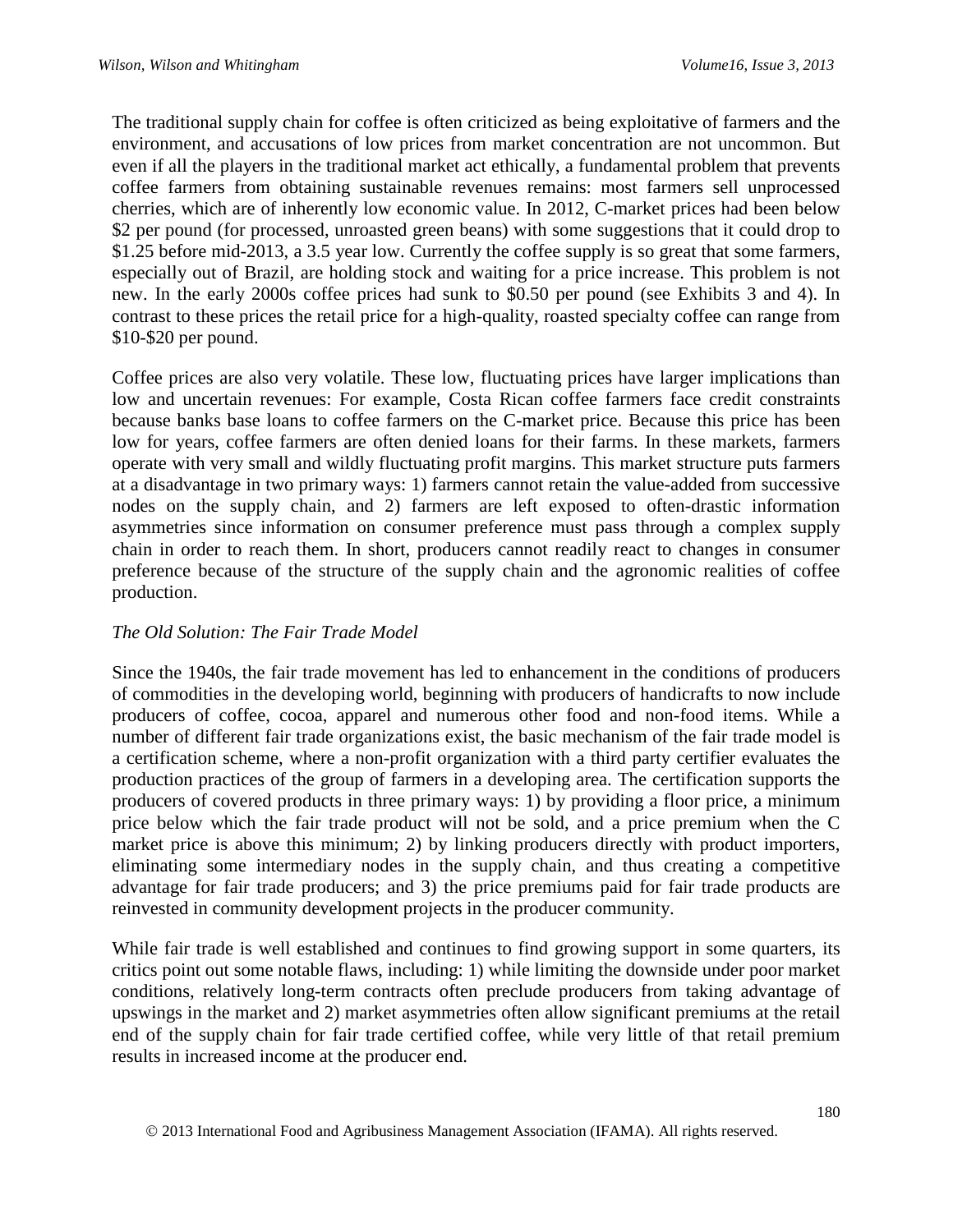### *The New Solution: The THRIVE Model*

In the THRIVE system, farmers consign coffee cherries, and they pay the variable costs for milling, export and import, and shipping to a roaster if the coffee is sold green. THRIVE Farmers International makes all the capital investments, pays the fixed costs and pays all roasting and marketing expenses. This system allows farmers to own their product until one of THRIVE's customers (be it a roaster, retailer, or consumer) pays for it. As the farmers retain ownership of the coffee until it is sold, they receive the price that the buyer pays less a percentage return for selling the coffee through THRIVE. When product is sold green to a roaster, the farmers retain between 75 and 80% of the final price, and THRIVE receives the remaining 20 to 25% of the price. However, if THRIVE roasts and markets the coffee, the farmers retain 50% of the price while THRIVE receives the remaining 50%. The end result is a model in which farmers act as if they were a vertically integrated operation, selling a high-value product and retaining the corresponding profit margins—5 to 10 times what they would get in traditional markets, all without having to make the capital investments typically required. For example, if THRIVE sells green coffee from Costa Rica at \$4 per pound, the farmers receive \$3 (75%) less the variable costs of getting it to the customer. These variable costs typically total around \$0.70 per pound for wet milling, dry milling, export/import taxes, packaging and shipping, resulting in "farm gate" revenues of \$2.30 in this example. By contrast, farmers that participate in Fair Trade certified cooperatives are expecting farm gate revenues of no more than \$1.20 per pound this year, according to Ken Lander. Comparing this with a baseline cost of production of around \$1.16 per pound, farmers who participate in THRIVE are making a profit of \$1.14 per pound compared with a somewhat shocking \$0.04 per pound in the fair trade model.

The traditional and fair trade models leave farmers in an extremely fragile situation. Consider the current epidemic in Central America of the fungus *Hemileia vastatrix,* commonly called "*roja*" or "coffee rust." This fungus can decimate harvest yields and requires expensive investments of pruning and fungicide application to keep it from spreading. At such slim profit margins in the traditional markets, it is no wonder that many farms are going bankrupt and the Costa Rican, Guatemalan and Honduran governments have declared a state of national emergency and are allocating emergency funds in the tens of millions of US dollars to assist affected farmers.

The identifiable presence of the farmer much closer to the consumer end of the supply chain also facilitates a relationship between the consumer and producer, a factor that is increasingly desirable to growing segments of contemporary consumers. The consumer-perceived value of this source-specific differentiation may result in additional price premiums in which the farmer can share (see Exhibit 2).

One of the greatest challenges to the THRIVE model is the timing of payments. Because the farmers consign their coffee to THRIVE, they are not paid immediately after harvest. In the typical coffee supply chain, the farmer gets paid by the cooperative, miller, or whoever is the first buyer of the coffee cherries immediately after harvest. In the THRIVE model, farmers typically get paid when the roaster or retailer pays for the product. At minimum, the wait to receive the first payment is four months: Coffee takes at least three months after harvest to get to market. For THRIVE, additional time is needed to complete sales and return payments to farmers. While waiting on receiving payment, the farmer has to bear the cost of getting the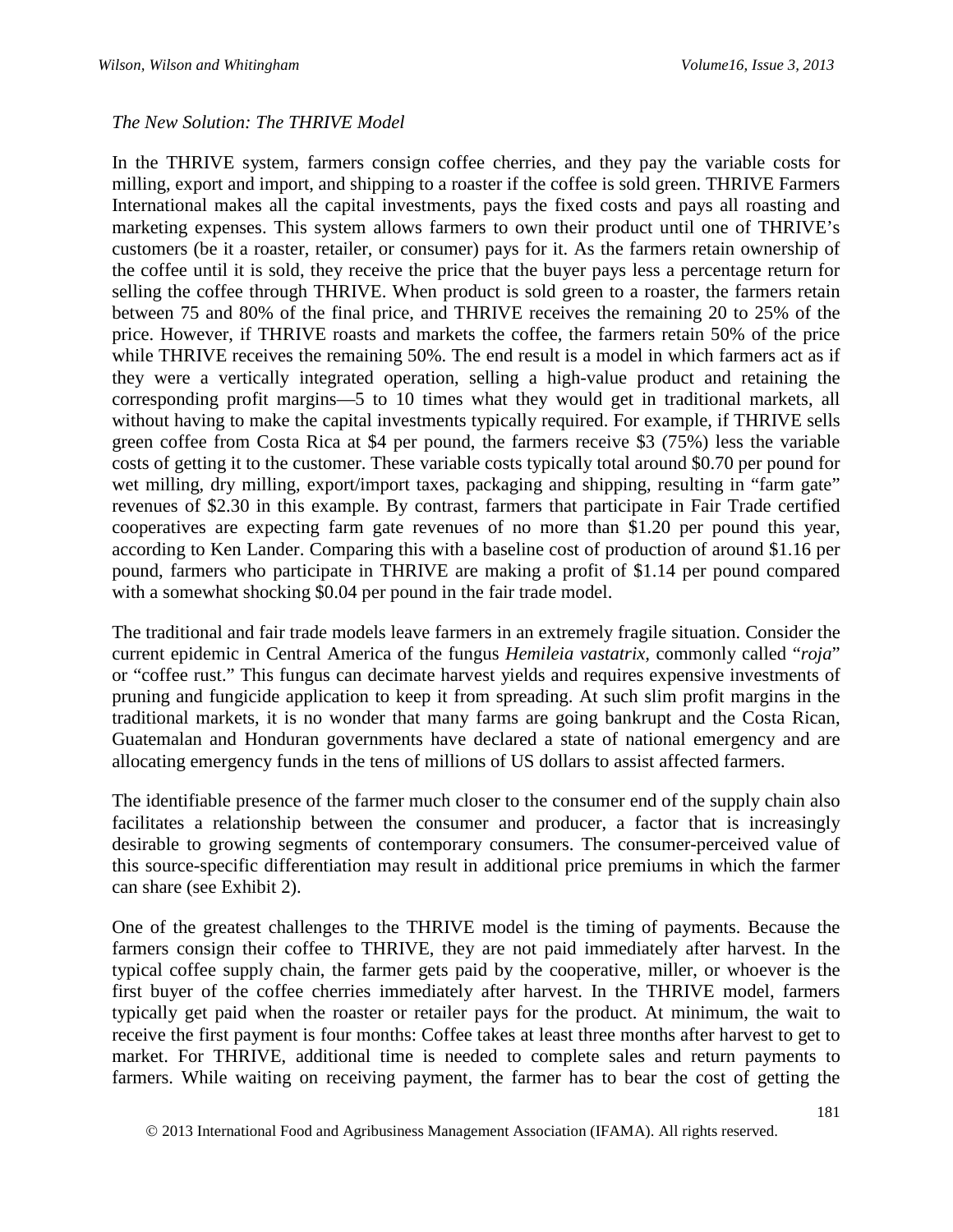product to THRIVE's facility in the U.S., and must make immediate investments in pruning and fertilization for the following year's harvest. Currently, THRIVE is developing mechanisms and partnerships to help producers along the way through operating loans. As suggested earlier, typical commercial loans based on the C market price are hard to obtain and often carry very high interest rates; therefore, THRIVE is exploring alternative markets for these necessary operating loans.

Beyond the payment timing, another challenge to the THRIVE model is convincing farmers and consumers of the differences in the model compared to the traditional model and to fair trade. For the farmers, the difficulty is moving from a mindset of producing a bulk commodity to selling a high-quality, differentiated product. THRIVE has to work with the farmers to assure quality and consistency of product. For the consumers, educating them about the THRIVE difference is a challenge in terms of marketing and branding.

## **Who is THRIVE Today?**

THRIVE Farmers International, LLC is the parent company with subsidiaries in Costa Rica (THRIVEWorx Costa Rica), in Guatemala (THRIVEWorx Guatemala) and in Honduras (THRIVEWorx Honduras). THRIVE denotes that it has a staff between 10 and 50 people. The sales staff is divided by channel: half work with roasters and the other half work with fundraising, retail and direct sales. Fundraising sales are made to non-profit organizations (schools, religious organizations, civic organizations, etc.) to raise money for social causes. The sales team is responsible for identifying and signing up roasters and retailers. Ken Lander, one of the co-founders based in Costa Rica, is charged with identifying and signing up farmers to the THRIVE program.

THRIVE has experienced substantial growth in terms of the coffee that it moves through its marketing channels. Currently, THRIVE sells its entire product in the U.S. In the first year of operation, 2011, THRIVE moved 20,000 pounds (9,072 kg) of coffee. That year was more of a "proof of concept" year. In the 2012 crop year, THRIVE moved 350,000 pounds (158,757 kg) of coffee. In crop year 2013, they expect to move one million pounds (453,592 kg). They anticipate that in crop year 2014 that they will move five million pounds (2,267,962 kg). Farmers are fairly evenly distributed across the three current source countries, Costa Rica, Guatemala and Honduras, and THRIVE is actively recruiting farming partners in other producing nations. In terms of the number of farmers in the THRIVE model, in 2011, they worked with 15 farmers. In 2012, they worked with 400 farmers. This year, they are working with over 1000 farmers, and they predict that they will work with 6000 farmers in 2014 (see Exhibits 5-7).

THRIVE moves coffee through three general channels (these will be broken out into more defined channels later): roasters (Green-Sales Roasters: Green-Affiliate Roaster with Co-Brand, Green-Affiliate Roaster and Green-Roaster Traditional Sales), retail outlets (THRIVE Roasted-Retailer), and other (THRIVE Roasted-Direct: the THRIVE website, fund raisers, etc.). In crop year 2012, the Green-Sales Roasters received 60% of the beans. THRIVE Roasted-Retailer received 25% of the beans and the THRIVE Roasted-Direct received 15% of the beans. Across the three channels, 95% of sales from THRIVE were to customers on the East Coast of the U.S.,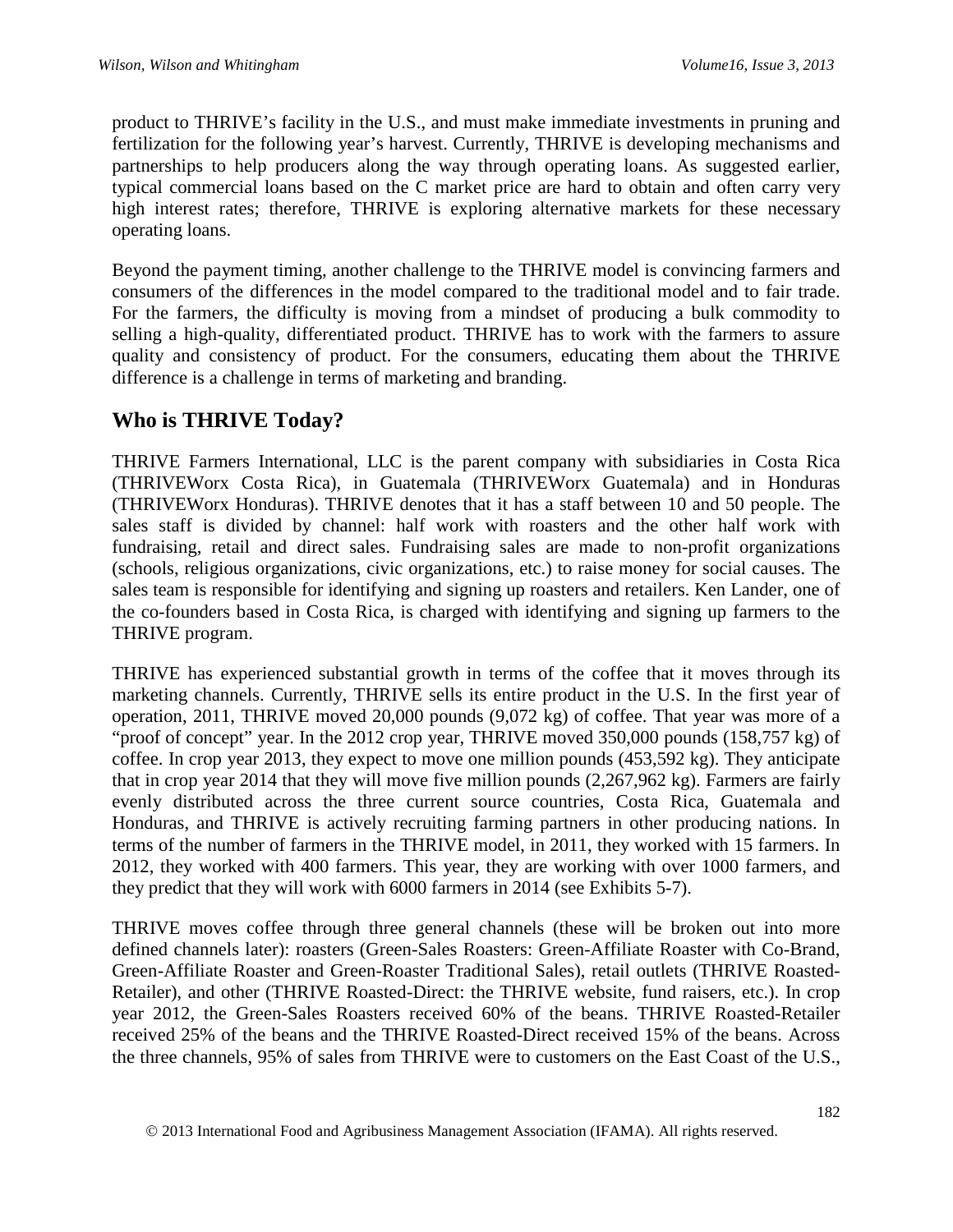the geographic region where THRIVE is headquartered. In terms of THRIVE direct web sales, 20% are from subscriptions, the Coffee Club, while the other 80% are one-off sales.

### *Facing the Market*

The U.S. coffee market is mature and composed of several large firms such as Starbucks and the J. M. Smucker Company, which provides brands such as Folgers© and Dunkin' Donuts © (see Exhibit 8-10). This market includes high-end specialty coffees and lower valued soluble blends. Providing nearly 80% of the coffee in the U.S., these firms are experiencing revenue growth as the coffee industry grows at a rate just above GDP growth. However notable exceptions include the rise of products like the Keurig single-serving cups (K-Cup) and specialty coffees. THRIVE products are one of the many "Other" coffees, but THRIVE provides a specialty coffee with additional intrinsic value based, in part, on the THRIVE model (See [www.IBISWORLD.com](http://www.ibisworld.com/) for additional market trends).

THRIVE considers the unique relationship with the farmer to be one of the most compelling parts of the company's value proposition for buyers. Every opportunity to tell the story, to connect the face and name of a farmer to the coffee-drinking experience at the end of the supply chain, adds value to the THRIVE Farmers brand*.* However, THRIVE is not always in position to tell the story to the end consumer.

As THRIVE scaled rapidly, and tried to balance supply and demand, numerous paths developed by which consumers obtain coffee grown by THRIVE's partner farmers. These include:

- Sale of roasted coffee directly to end consumers via internet, which also includes fundraiser sales (**THRIVE Roasted-Direct**),
- Sale of roasted coffee to grocery stores or other retail outlets (**THRIVE Roasted-Retailer**),
- Sale of green coffee beans to affiliate roasters, who purchase coffee on consignment and market to the end consumer and retail outlets with the THRIVE logo on bags (**Green-Affiliate Roaster with Co-Brand**),
- Sale of green coffee beans to affiliate roasters, who purchase coffee on consignment and markets to the end consumer and retail outlets without the THRIVE logo on bags (**Green-Affiliate Roaster**),
- **Sale of green coffee beans to a roaster, who purchases coffee outright without** consignment and markets to the end consumer and retail outlets without the THRIVE logo on bags (**Green-Roaster Traditional Sale**).

Each of these channels is unique in that they offer THRIVE more or less ability to tell the story of their brand, as well as offering different margins and volumes.

# **The THRIVE Marketing Channels**

### *Roasted-Direct*

The most direct contact that THRIVE makes with customers is through its web site [\(http://www.thrivefarmers.com/\)](http://www.thrivefarmers.com/). This connection includes direct sales and sales through the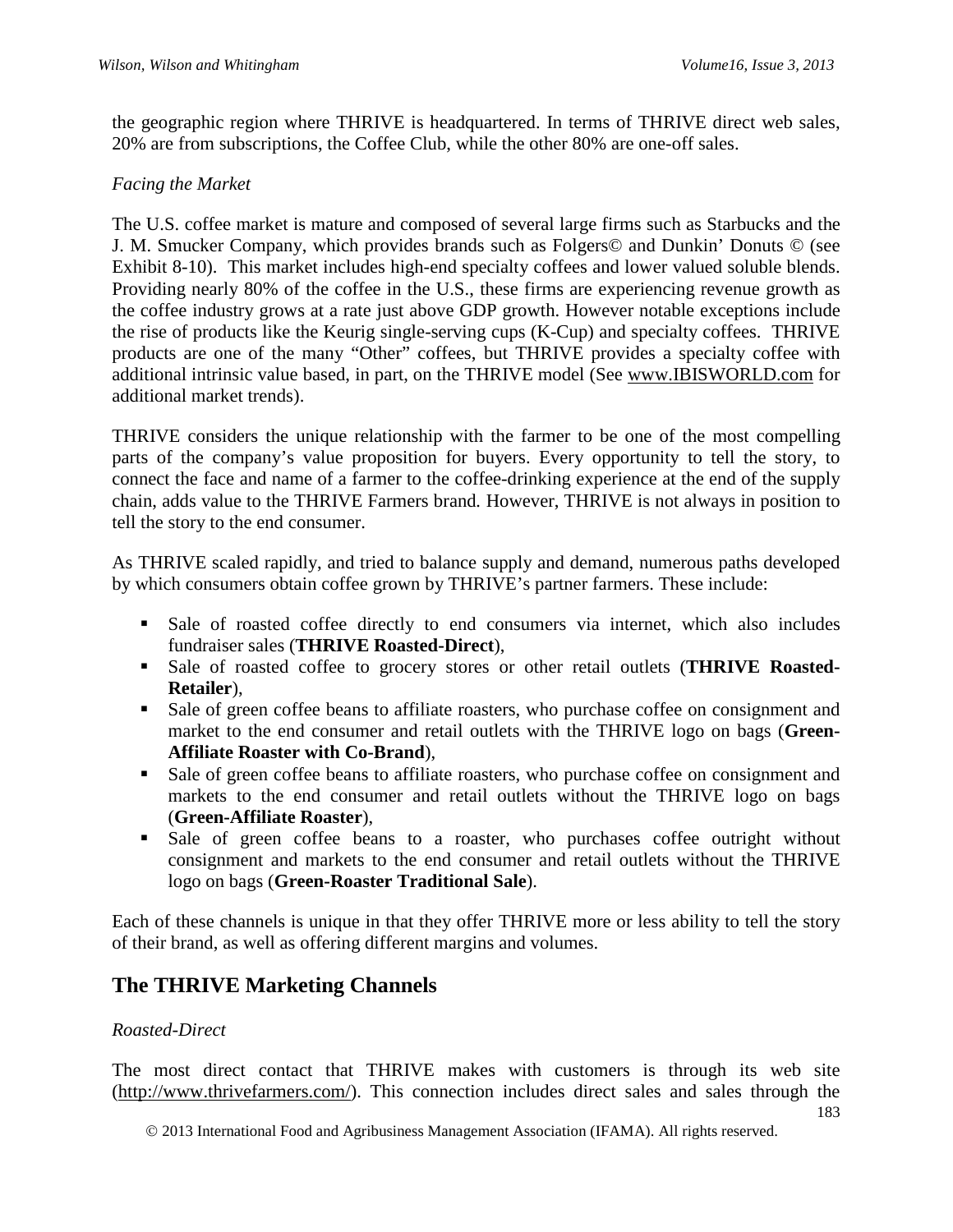fundraising programs. The site provides the full array of THRIVE coffees. All of the coffees are roasted beans and packaged with the farmer's picture on the package. For each coffee, the site provides details of the farmer, the origin, the variety, the altitude and many other quality descriptors. Through several portals, the site directs readers to learn more about the THRIVE model and to purchase the coffees and related products directly from the THRIVE site. Little on the site provides evidence that THRIVE coffees are available on other sites or retail outlets. The one notable exception is the blog which has stories of roasters and retailers.

The THRIVE site is structured in a way to draw the customer into a full coffee experience. With information on the coffee industry, brewing techniques, fundraising activities, etc. THRIVE uses its website to educate customers and to generate excitement around the products. THRIVE argues that customers can "know who grows" their coffee through their model. The farmer's stories are integral to the product display on the site. Customers are asked to join a coffee club to receive a regular supply of coffee via THRIVE direct from the farmers. THRIVE uses the usual social media outlets Facebook, Twitter, YouTube, etc., to cultivate a community of coffee enthusiasts.

In this direct interaction with the customer, THRIVE completely controls the message and the brand. Additionally, the margins earned are the highest of the channel options because no intermediaries exist between THRIVE and the customers. Sales volumes, through this channel, are on the lower end of the spectrum at 15%.

### *THRIVE Roasted-Retailer*

The second channel through which THRIVE reaches customers is retail outlets. Currently, THRIVE has a regional grocery store chain in the Southern U.S. and other retailers that sell the coffee. These retailers provide shelf space for the coffee along with other specialty, singlesourced coffees. The product is roasted and packaged by THRIVE. Therefore, the package has the picture and name of the farmer that produced that product. As a result, the customer can make a connection to the coffee farmer. The THRIVE story, in short form, is readily available on the package. THRIVE provides the store point of sale promotional material. The regional chain hosted events where Alé and Ken talked with customers.

THRIVE has medium-high control of the message through this channel because these products are packaged by THRIVE, and THRIVE provides the content for the displays and has opportunities to connect directly with customers. This channel also provides high margins for THRIVE; however, this channel represents lower volumes relative to Green-Sales at 25%.

### *Green-Sales Roasters*

### **Green-Affiliate Roasters**

The majority of THRIVE coffees are sold through a rapidly growing number affiliate roasters, which are located throughout the U.S., mostly in the eastern portion of the country. The Affiliate Roaster Program allows roasters to act as part of THRIVE. Under the Affiliate agreement, THRIVE Farmers consigns coffee to the roaster and the roaster pays for coffee only after it is "sold" to the final consumer (Specialty coffee roasters work hard to ensure roasted coffee is in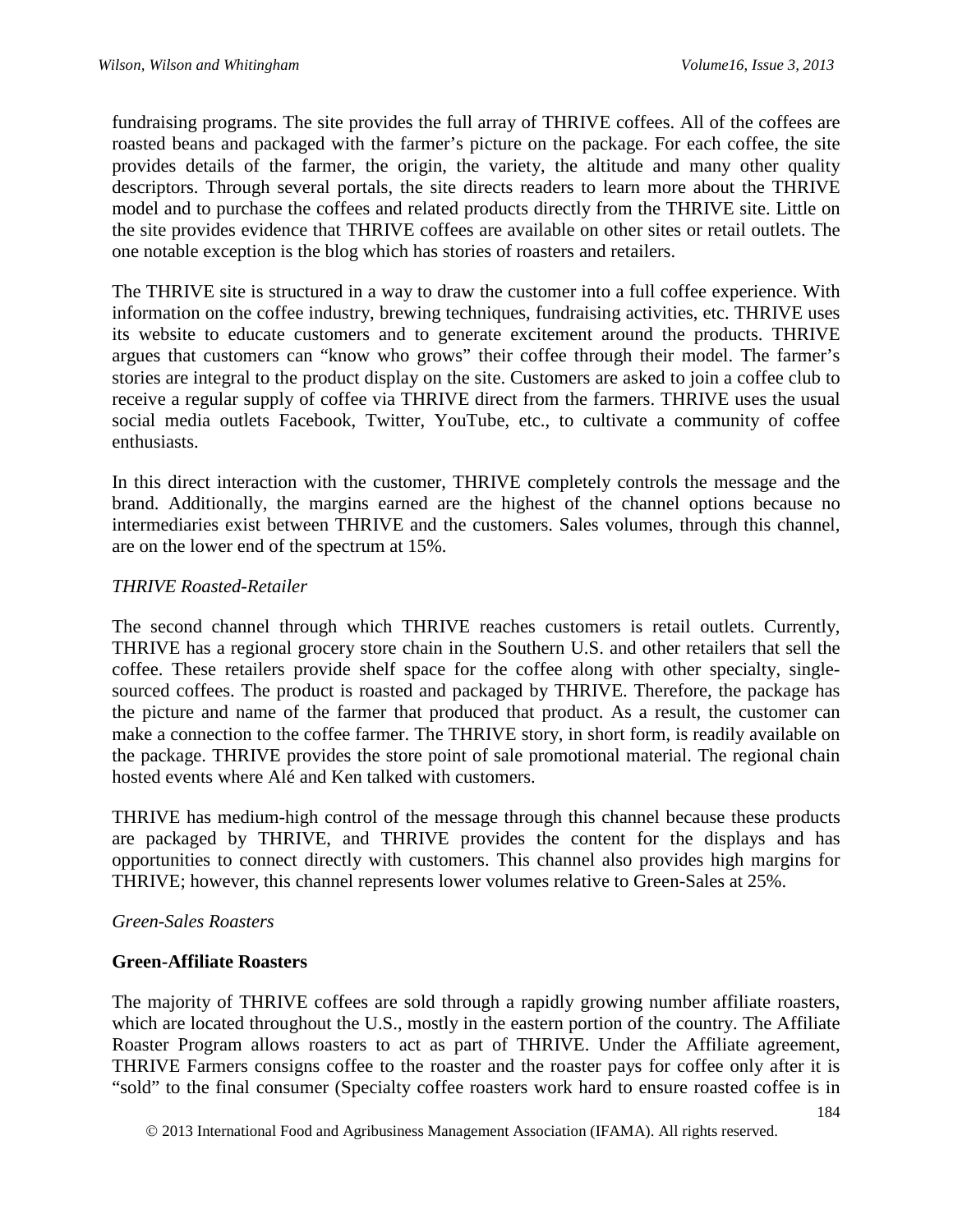the hands of the end user as soon as possible after roasting to insure freshness; thus THRIVE accounts the green product as "sold" to a roaster once they have roasted the coffee). THRIVE invoices the roasters for the coffee once they report it as roasted, and the Affiliate agreement stipulates the time frame in which the coffee must be used, penalties for returning the product to THRIVE, etc. The affiliate roasters also agree to insure the coffee against loss. In order to support roaster sales, THRIVE offers free digital media (written farmer stories, videos, photos, labels and graphics) and passes through the cost of hard media such as printed posters, signs, PR events, and so forth. The farmers themselves also participate in this effort by joining video calls with customers of the roaster so that the customers can know who grows their coffee.

These affiliate roasters are attracted to THRIVE for at least two reasons 1) high quality beans and 2) direct trade coffee. Quality is paramount for these roasters, and THRIVE provides them high quality. Many of the affiliate roasters are also committed to the idea of direct trade coffee. While direct trade takes on many different meanings, the basic concept is roasters have some knowledge of and connection to the producer of the coffee. Even if the supply chain is long the roaster generally knows something about the farmer, and is assured that the farmer played an active role in the negotiation of the price. The THRIVE model meets this interest in an innovative manner.

The key distinction between sales from THRIVE and retailers to the affiliate roasters is that the affiliate roasters transform, through roasting, the green coffee beans that they purchase from THRIVE. Roasting is an art and a science. Roasters have distinctive methods to enhance flavor of the high quality beans. As quality is the key, roasters are careful to distribute only the highest quality in coffee; therefore, roasters are meticulous about roasting techniques and the product that they sell. A bad roast can hurt their sales. Because the retail price of THRIVE coffees can be above other Latin American coffees, roasters are extremely careful to roast the product well. Additionally, the high quality of the THRIVE product makes roasting easy. The quality is readily seen as in the figure provide (see Exhibit 8). The number of defects (underdeveloped, broken, discolored or misshapen beans) is relatively low for the THRIVE coffee sample compared to a lower quality product from a large importer. The lower quality and priced products are harder to roast well because of the variation in quality and defects. The extreme care that Rob Tuttle, Vice President of Operational Excellence, provides in terms of quality assurance gives roasters confidence and the capacity to roast a coffee well. Unlike with large importers, roasters can easily communicate issues of quality with THRIVE and the farmers—some of whom are "friends" on Facebook. Probably the greatest aid to the roaster is that the roaster does not pay for the coffee until it roasted. Terms of payment that are extremely beneficial, since cash flow is a primary management challenge for roasters who must buy large quantities at a time to save on shipping costs (coffee is a relatively heavy product—the minimum order size for most green coffee distributors, including THRIVE, is 750 pounds (340.19 kg)).

As these roasters transform the THRIVE product, the packaging and information on the bags of roasted coffee may have little to no information about THRIVE. These affiliate roasters sell product directly to customers as roasted beans or drinkable coffee for roasters/coffeehouse and wholesale to other retailers and coffee shops. Two types of affiliate roasters purchase from THRIVE: co-branded and non-co-branded. Generally, affiliate roasters provide low margins for THRIVE. Through this channel, THRIVE has medium-low to medium control over the message.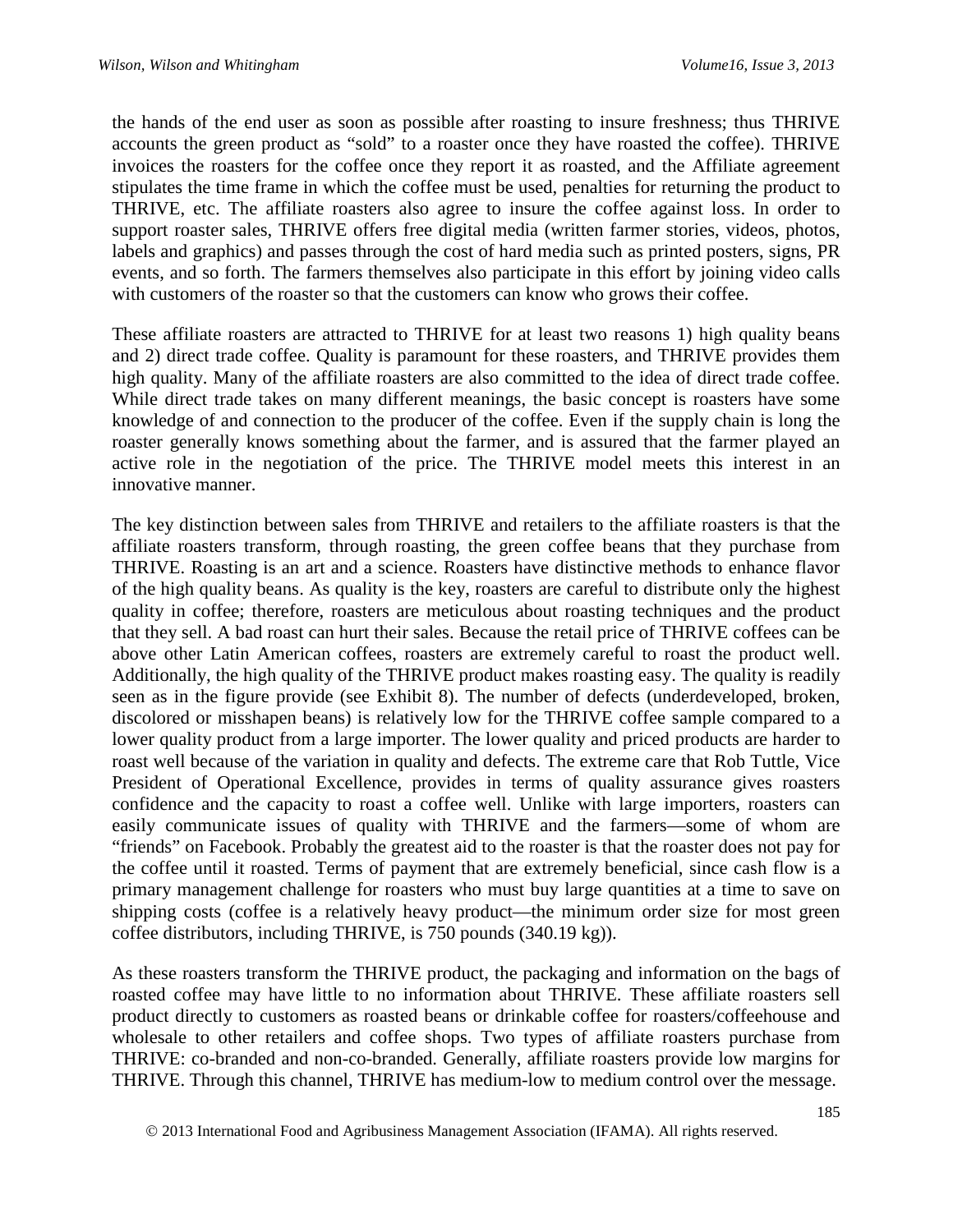### **Green-Affiliate Roasters with Co-Branding**

Co-branded affiliate roasters sell THRIVE coffee with the THRIVE logo along with their own logo on the package. Some of the roasters/coffeehouses that co-brand have hosted Meet-the-Farmer sessions. These video conferences are available to retailers so that customers can meet a THRIVE Farmer in an online, video forum. The customers develop a community with each other and the farmers.

Because the level of engagement between THRIVE and co-branded affiliate roasters, THRIVE has, on average, medium control over the message. These firms generate low margins for THRIVE and represent a minority share of the Green Sales volumes of sales.

### **Green-Affiliate Roasters**

Non-co-branded affiliate roasters sell THRIVE coffee without the THRIVE logo. These roasters tend to have very little to no information about THRIVE on any of their products or promotional material. While these roasters are interested in the THRIVE model, they choose not to share this information directly (if at all) with their customers.

THRIVE has little control over the message with these roasters. However, these roasters represent the majority share of Green Sales volume and generate relatively low margins for THRIVE.

### **Green-Roasters via Traditional Sale**

These roasters purchase THRIVE coffee outright, that is, not on consignment. These roasters make no effort to identify the THRIVE product. While they appreciate the high quality product that THRIVE offers and value the sustainable trade mechanism, they tend not to be interested in promoting or "selling" the THRIVE model.

THRIVE has little control over the message of these firms about their coffee. These roasters provide THRIVE low margins and account for a small minority share of the Green Sales volume.

## **Next Steps for the THRIVE Team**

The interview sparked new ideas for Michael because it gave him perspective and time to think. The busy tactical activities of operating a start-up can present a huge distraction from the strategic thinking necessary to develop a well-established firm. With the rapid growth of THRIVE, Michael has to balance the two carefully. But to grow the business, Michael needs to consider who and what THRIVE is now—not only to its farmers and customers, but also to himself and his staff. In the span of an hour, Michael had an opportunity to slow down and reflect on the opportunities and threats that THRIVE faces.

Michael wants THRIVE to do more. He sees that THRIVE can do more as he considers the reasons he got into the coffee business: economic development of farmers in developing countries and a chance to earn a profit. There is a delicate balance between the two. When it comes to telling the farmers' stories, how can he keep this as the primary focus? His deep ethical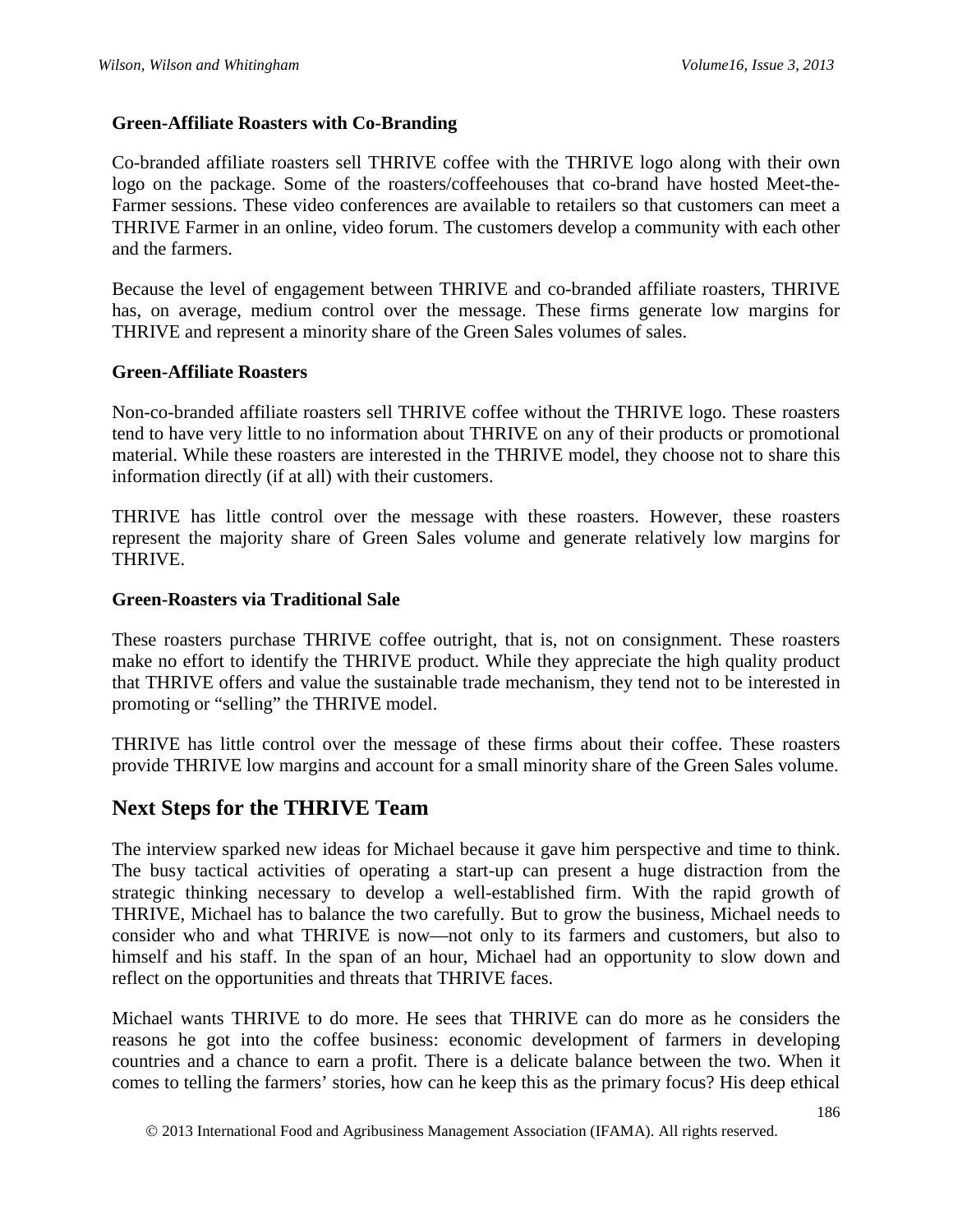convictions are pushing him to think deeply about the THRIVE's strategy. Michael knows that it is time to gather Ken and Alé in Costa Rica and his team in Atlanta for a Skype conference. In what new direction should Michael send the firm and the THRIVE farmers?

# **Appendix**

# **Exhibit [1](#page-10-0).** Biographical Sketches<sup>1</sup>

### *Michael Jones, Founder & Chief Executive Officer*

After exiting a healthcare services company that he had started ten years prior, in January of 2011, Michael planned to spend some much-needed time with his family while deciding what his next business venture would be. He revisited a prior conversation he had with his father-in-law, a long-time Blue Mountain coffee farmer in Jamaica, who had suffered severe disadvantages in the value chain of coffee. This ultimately led to the creation of THRIVE Farmers – an innovative platform designed to change the world of coffee and align the interests of producers and consumers for the first time.

Michael is the quintessential entrepreneur, having founded and operated several privately held companies. He has managed high growth companies and has been successful in building significant market value for shareholders. Most recently, Michael founded Implantable Provider Group (IPG), a provider of market-based medical implant solutions for payers, manufacturers, providers and patients. In his role as President/COO, Michael was named one of Atlanta's top 25 entrepreneurs by Catalyst Magazine in 2008 (#4). Jones was selected because of his role in founding IPG and turning it into one of the country's fastest-growing businesses. In 2008, Inc. Magazine ranked IPG as the sixth-fastest growing healthcare company in the country (1,500% three year growth rate) and the 138th fastest-growing overall. FORBES Magazine recently ranked IPG at #5 in its list of 100 Most Promising Companies in America.

Michael has been instrumental in raising capital from high profile private equity firms including Sequoia Capital, arguably the most revered venture capital firm in recent history due to its investments in Apple, Atari, Oracle, Cisco, Yahoo, Paypal, Google and others, who invested in IPG in early 2010. Michael's background prior to IPG includes an early career in the financial services industry in corporate finance. He then segued into healthcare in the mid 90's pursuing two other ventures.

### *Kenneth Lander, Founder, President & Chief Origin Officer*

As a retired trial lawyer from Georgia, Ken has extensive experience in advocating client's interests on long-term projects and complicated litigation for both the private and public sectors. After 14 years in the practice, Ken decided to move the entire family to a coffee farm in Costa Rica. With the transition from trial lawyer to coffee farmer, Ken quickly began to understand the injustices that farmers face in the current value chain of coffee.

<span id="page-10-0"></span> $1$  All of the biographical sketches are directly from Thrive Farmers Coffee [www.thrivefarmers.com.](http://www.thrivefarmers.com/)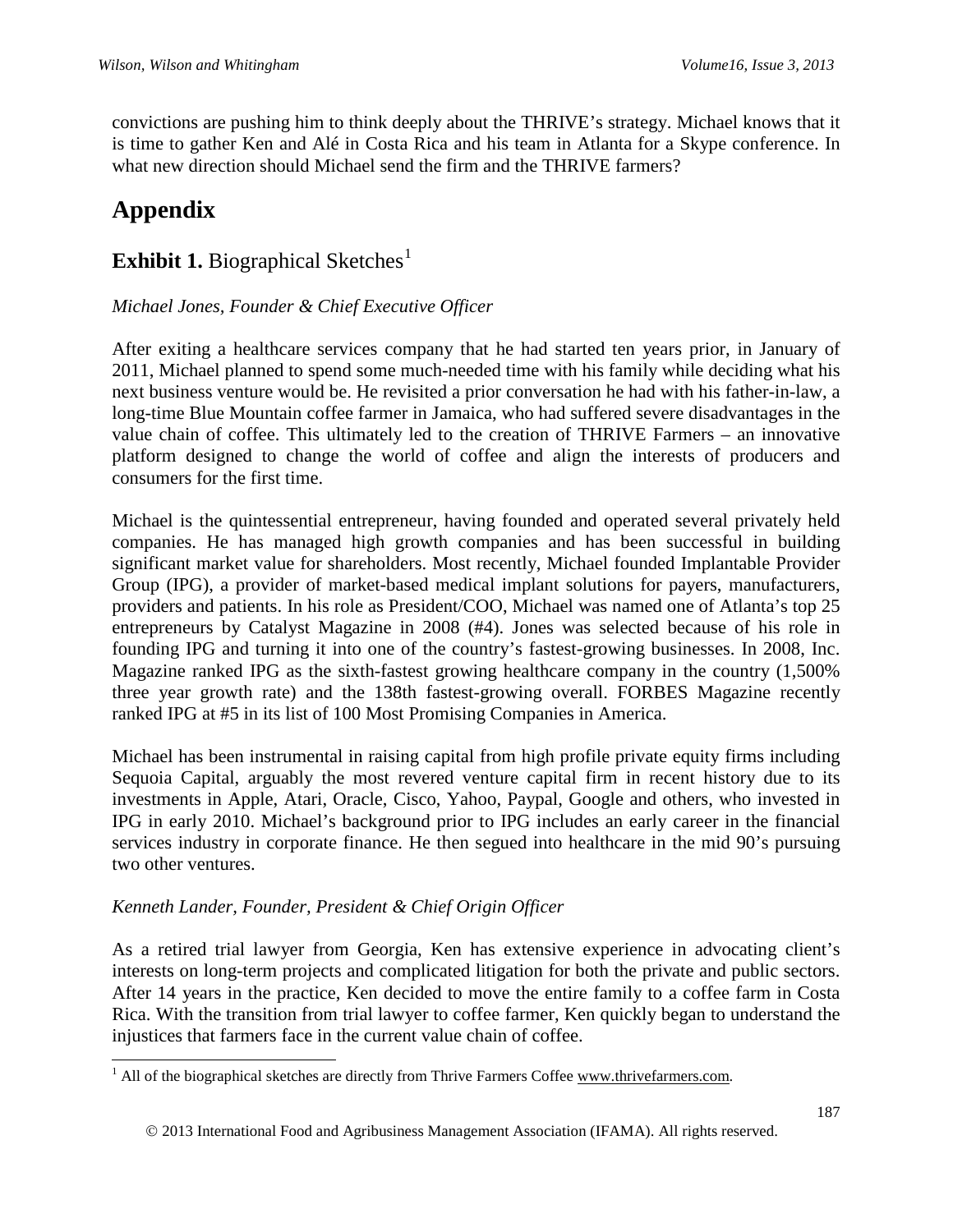With the combination Ken's never-failing passion for advocacy and his new found vocation as a coffee farmer, Ken decided to make the case for the coffee farmer and to reveal the truth about your morning cup of coffee. THRIVE Farmers is the direct result of Ken and Alejandro starting the San Rafael Sustainable Coffee Initiative in 2010. The SRSCI became the initial local platform and test case for the farmer in San Rafael. THRIVE Farmers is the natural next leap to take the case of the coffee farmer to the entire world.

As President and Chief Origin Officer of THRIVE Farmers, Ken seeks to find, advocate and project the voice of the farmer and to tell the world that a new day has arrived in the world of coffee. His passion to stand and advocate on behalf of his fellow coffee farmers has found a place in THRIVE Farmers.

Prior to law and farming, Ken was a marketing director with Feld Entertainment, Inc. working in public relations and marketing for Ringling Brothers and Barnum & Bailey Circus and Walt Disney's World on Ice.

### *Alejandro Garcia, Founder and Managing Director, THRIVEWorx International*

Alejandro is a fifth generation coffee farmer. The name of the family farm is Finca Santa Marta located in San Rafael de Abangares, Costa Rica. The Garcia family had a vision that farmers could participate at all levels of the supply chain of coffee, which arose from a necessity of survival. The farm had its challenges in the late 1990′s and early 2000′s stemming from the inability of the cooperative to find sustainable markets.

Through guiding and educating groups of students around Central America for the University of Washington, Alejandro found new insight into the world of coffee and the true injustices in the system to farmers. Alejandro came to the U.S. where he worked tirelessly for more than two years, saving enough money to return and invest in the farm. Under his leadership, the farm was completely overhauled and the family vertically integrated the processes from seed to cup using modern equipment and sustainable farming practices, and delivering coffee to the end user by opening a coffee shop at the mouth of the Monteverde Cloud Forest. The entire family is involved in the operation with brothers overseeing production and processing including wetmilling, dry-milling and roasting, and his sister in charge of various administration aspects of the operation. Their father, "Don" Alejandro still works the farm every day and participates with his wife and children in the operation of the new vision of coffee at Finca Santa Marta. Café Santa Marta is named after Luis Alejandro's mother, Marta Villalobos who greets every visitor of coffee tours to the farm with a warm smile, a cup of Cafe Santa Marta, and a home cooked empanada or fresh baked bread.

The farm has been recently recognized by the Food and Agricultural Administration of the United Nations for its innovative initiatives in sustainable production of coffee, receiving top prize including \$10,000, in a global competition of more than 300 applicants across five continents. Alejandro's work resulted in the founding of the San Rafael Sustainable Coffee Initiative with Ken in June of 2010. THRIVE Farmers is the realization of Alejandro's desire that the farmer participate at a meaningful level in the world of coffee. Alejandro is representative of a new generation of coffee farmers, and he is the voice of the farmer at THRIVE, through which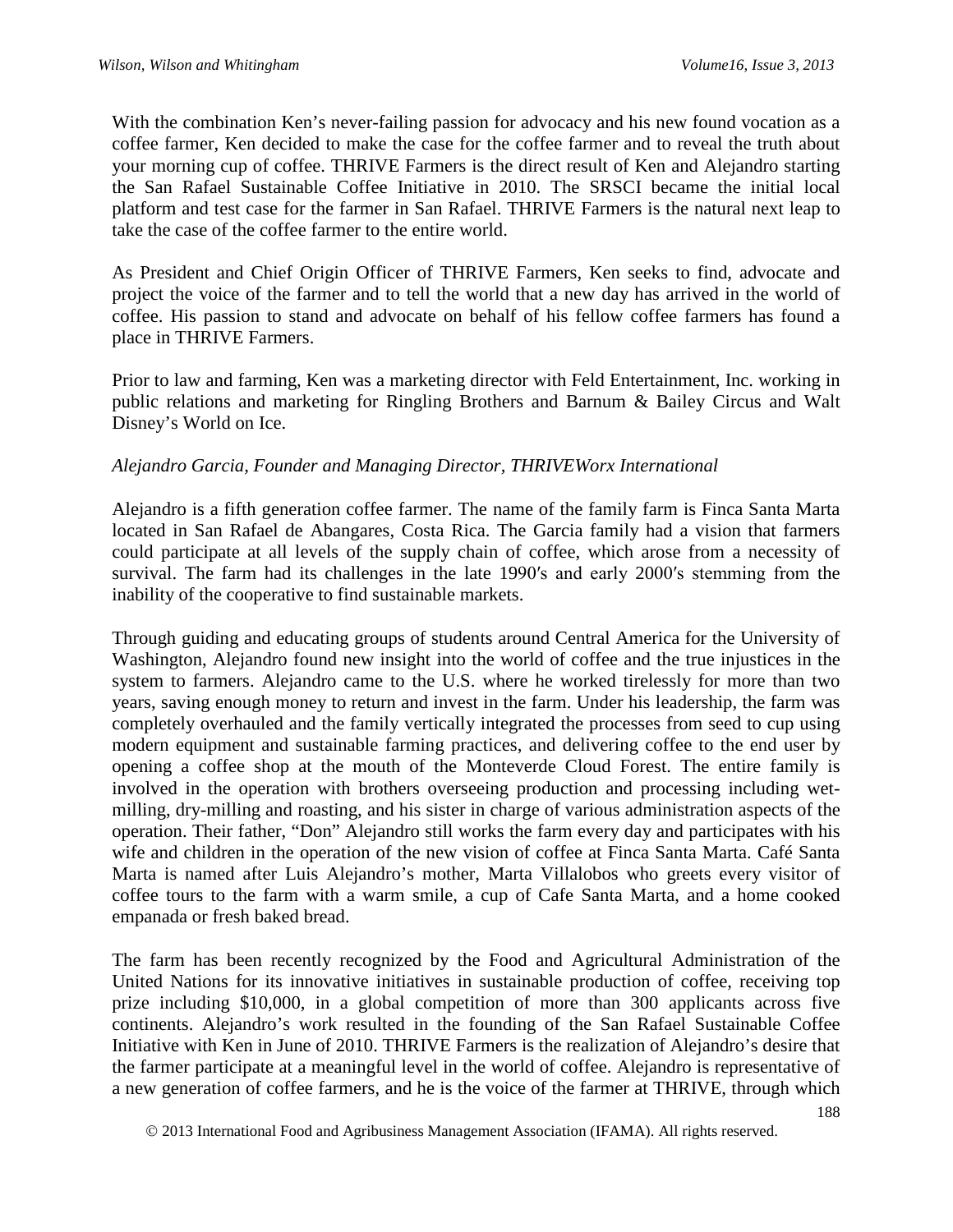Alejandro is taking his family's vision and sacrifice and applying it to bring hope to farmers around the world.

### **Exhibit 2.**

Contrasting Coffee Supply Chain Models



**Figure 1a:** Traditional Coffee Supply Chain (simplified)



Figure 1b: Fair Trade Coffee Supply Chain (simplified)



**Figure 1c:** THRIVE Farmers Coffee Supply Chain

**Note.** Blue arrows represent flow of coffee. Green arrows represent flow of revenue to farmers.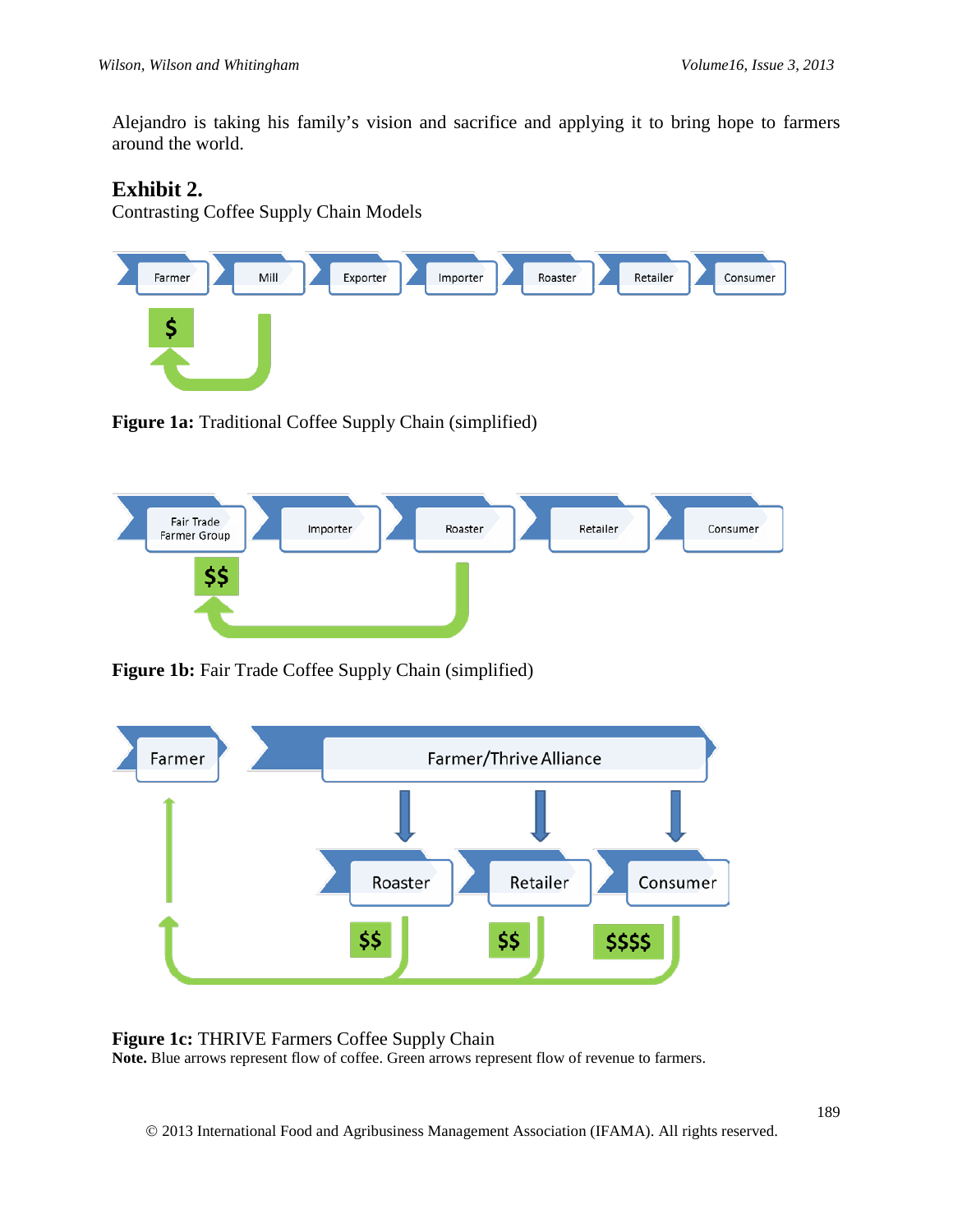## **Exhibit 3.**

Nominal Annual Composite Price from the International Coffee Organization (ICO) (in U.S. cents per pound)



### **Source.** ICO [http://www.ico.org/coffee\\_prices.asp?section=Statistics](http://www.ico.org/coffee_prices.asp?section=Statistics)

# **Exhibit 4.**

Nominal Monthly Composite Price from the International Coffee Organization (ICO) (in cents per pound)



**Source.** ICO [http://www.ico.org/coffee\\_prices.asp?section=Statistics](http://www.ico.org/coffee_prices.asp?section=Statistics)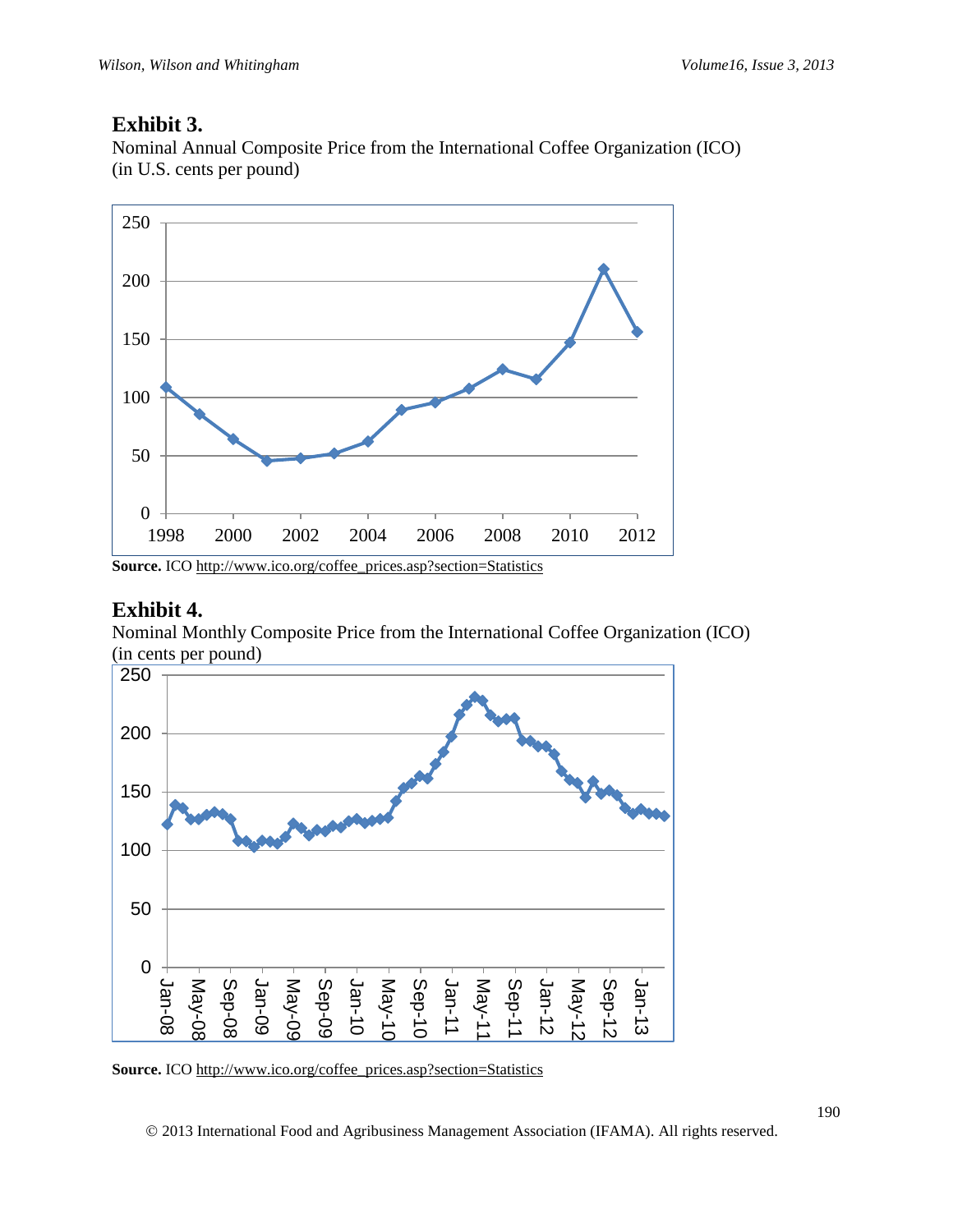# **Exhibit 5.**

Pounds of Coffee Moved by THRIVE Farmers in Crop Years 2011-2014



## **Exhibit 6.**

Number of Farmers Participating in the THRIVE Network



2013 International Food and Agribusiness Management Association (IFAMA). All rights reserved.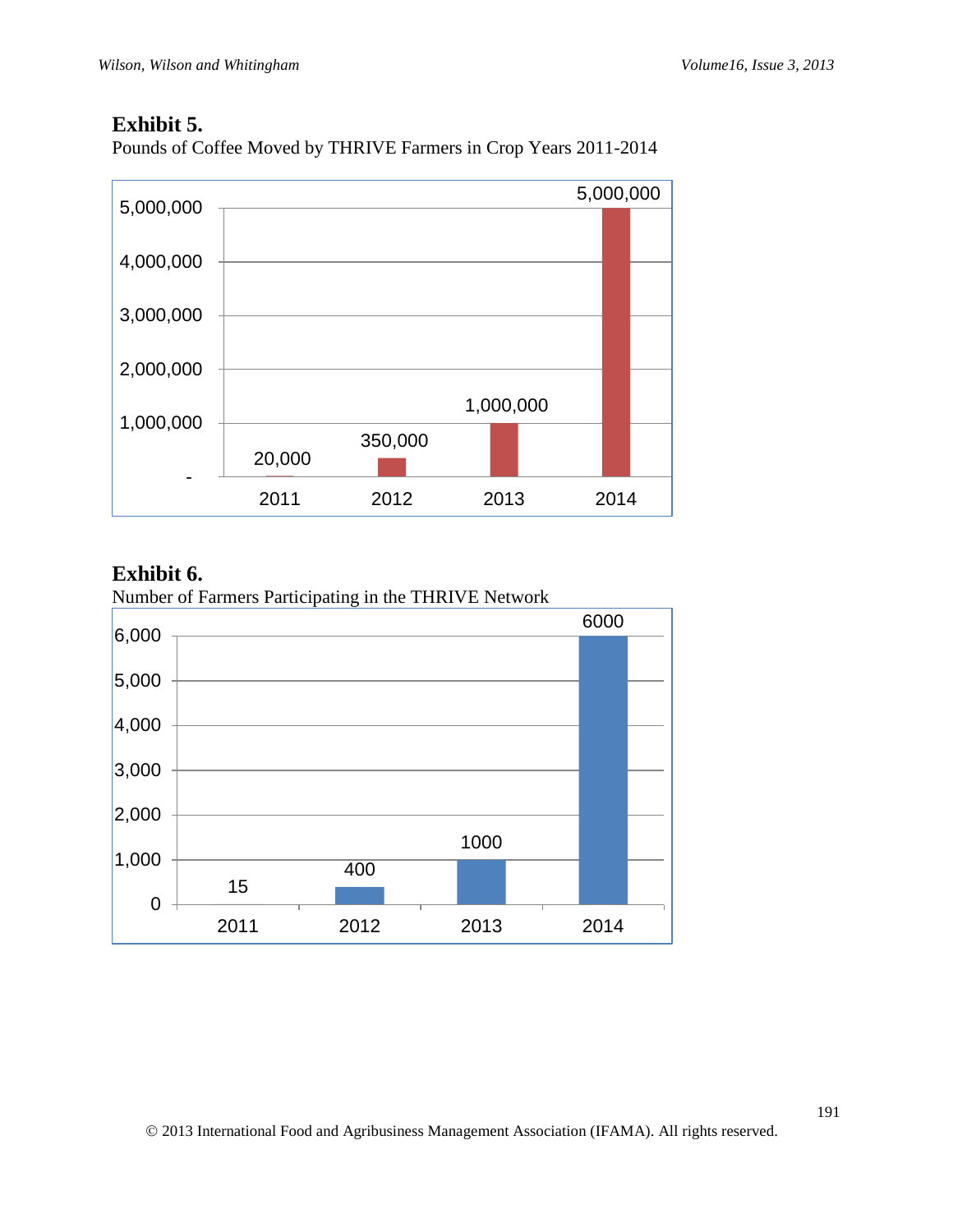# **Exhibit 7.**





# **Exhibit 8.**

Revenue (in million USD) of the Top Coffee Firms in the U.S.



**Source.** Coffee Production in the US June 2013[, WWW.IBISWORLD.COM](http://www.ibisworld.com/)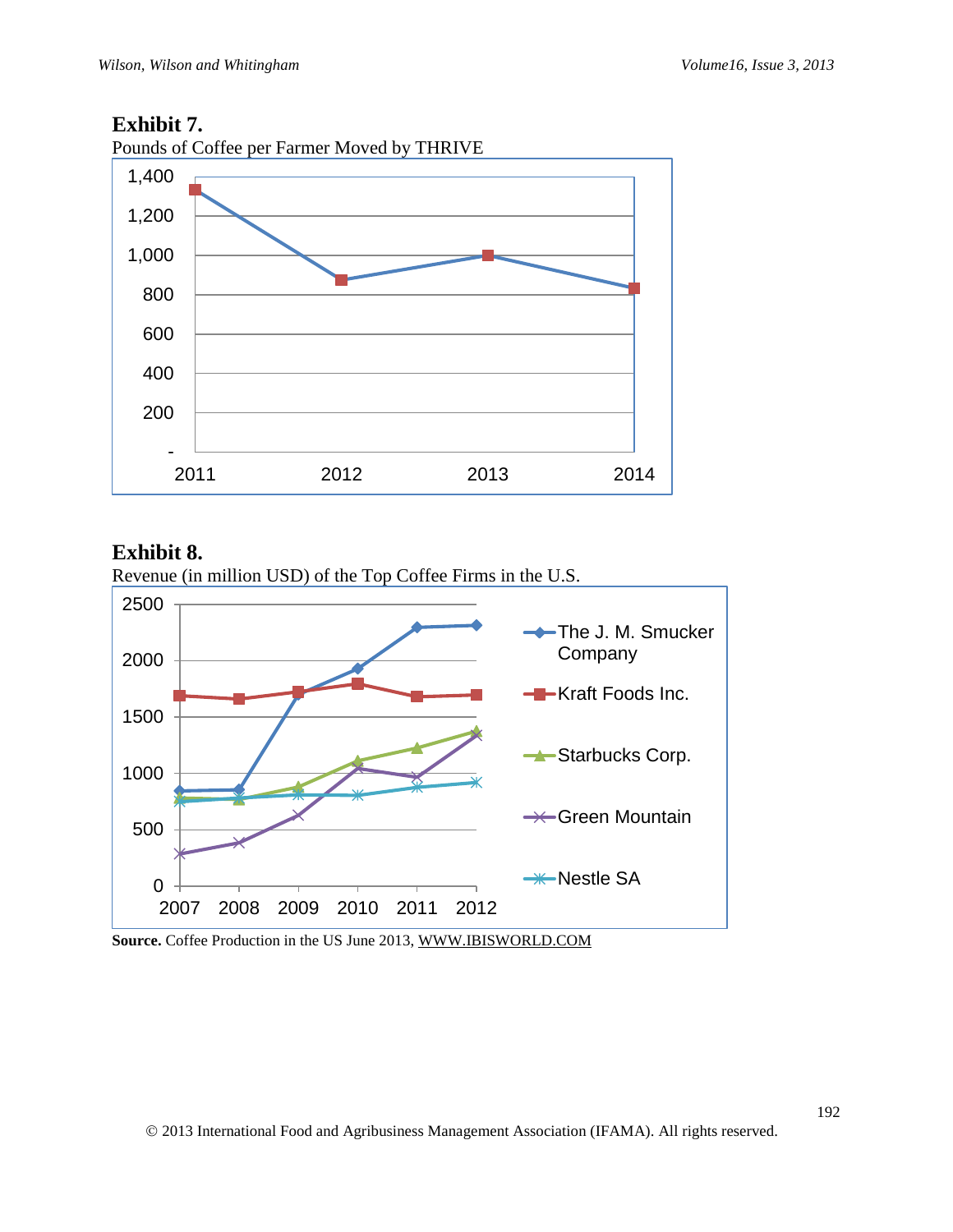# **Exhibit 9.**

Market Share of U.S. Coffee Market



**Source.** Coffee Production in the US June 2013[, WWW.IBISWORLD.COM](http://www.ibisworld.com/)

# **Exhibit 10.**

Top Brands is U.S. Coffee Marke



**Source.** Coffee Production in the US June 2013[, WWW.IBISWORLD.COM](http://www.ibisworld.com/) \*Sold under license. GF Intl Coffees is General Foods International Coffees.

Green Mtn Inc. is Green Mountain Coffee Roasters Inc. Nestlé